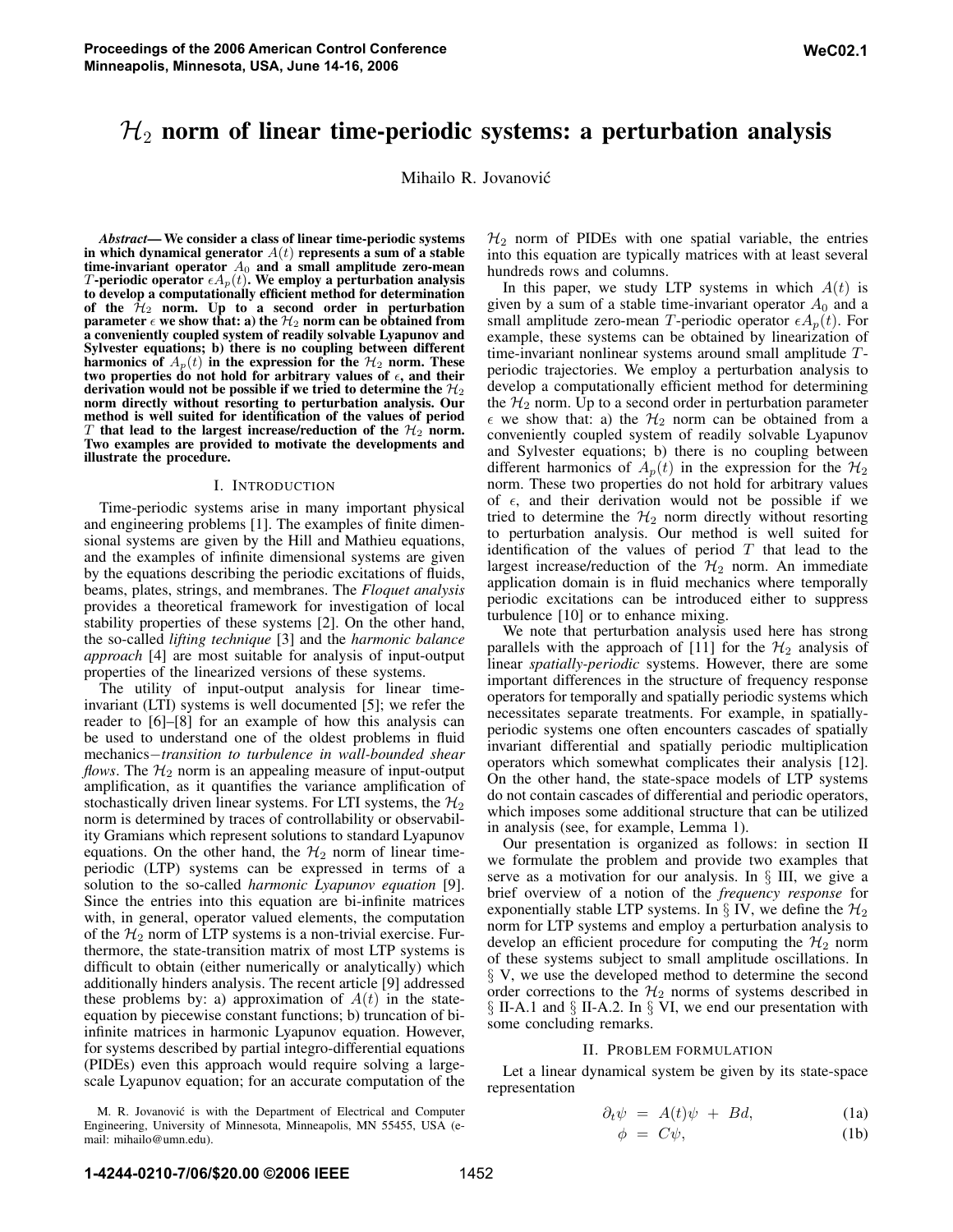where  $\psi$ ,  $\phi$ , and d, respectively, denote the state, output, and input vector valued fields. We assume that  $A(t)$  represents a time-periodic operator with a period  $T = 2\pi/\omega_o$ ,  $A(t) =$  $A(t + T)$ , that generates an exponentially stable stronglycontinuous  $(C_o)$  semigroup on a Hilbert space  $\mathbb H$ . Input and output operators  $B$  and  $C$  are assumed to be time-invariant.

In this paper, we consider a class of LTP systems in which operator  $A(t)$  can be represented as

$$
A(t) = A_0 + \epsilon A_p(t),
$$

where  $\epsilon$  is a small parameter,  $A_0$  is an exponentially stable time-invariant operator, and  $A_p(t)$  is a zero-mean T-periodic operator. In other words, we assume that  $A_p(t)$  can be expanded to its Fourier series,  $A_p(t) = \sum_{n \in \mathbb{Z} \setminus 0} A_n e^{jn\omega_o t}$ . Our objective is to derive a computationally efficient procedure for determination of the  $H_2$  norm of system (1) using a perturbation analysis.

We are particularly interested in distributed systems with one spatial variable  $y \in [-1, 1]$ . To highlight this, we rewrite (1) as

$$
\partial_t \psi(y, t) = A(t)\psi(y, t) + Bd(y, t), \qquad (2a)
$$

$$
\phi(y,t) = C\psi(y,t), \tag{2b}
$$

where for each t,  $\psi(\cdot, t)$ ,  $\phi(\cdot, t)$ , and  $d(\cdot, t)$  denote vector valued fields in  $L^2[-1, 1]$ . On the other hand,  $A(t)$ ,  $B$ , and  $C$  are linear (integro-differential) operators in  $y$ , with  $A(t) = A(t + T)$ . The example presented in § II-A.2 illustrates structure of these operators for a system describing the evolution of velocity perturbations in a two-dimensional oscillating channel flow. We note that with a careful choice of notation all of our results hold for both finite dimensional LTP systems and LTP systems described by (2).

Let H denote the mapping from input d to output  $\phi$ ,  $\phi$  =  $Hd$ . We assume that  $H$  has a kernel representation given by

$$
\phi(t) = \int_0^t H(t,\tau)d(\tau)\,\mathrm{d}\tau,
$$

for finite dimensional systems of the form (1), and

$$
\phi(y,t) = \int_0^t \int_{-1}^1 H(y,\eta;t,\tau) d(\eta,\tau) d\eta d\tau,
$$

for infinite dimensional systems of the form (2). Here, with an abuse of notation, we use the same symbol for an operator and its kernel function. It is not difficult to show that the kernel function representing  $H$  is a doubly-periodic function in t and  $\tau$ , i.e.  $H(y, \eta; t, \tau) = H(y, \eta; t + nT, \tau + nT)$ ,  $n \in \mathbb{N}_0$  [3]. We will consider a class of LTP systems whose kernel functions are bounded on bounded subsets of  $\mathbb{R}^2$  (for finite dimensional systems) and  $\mathbb{R}^2 \times [-1, 1] \times [-1, 1]$ (for system (2)), respectively. It is a standard fact that under these conditions the  $\mathcal{H}_2$  norm of an  $L^2$ -stable system is well defined.

#### *A. Motivating examples*

We next provide two examples that serve as a motivation for our analysis. The first example represents a dissipative version of the well-known Mathieu equation, and the second example describes the dynamics of flow fluctuations in a twodimensional channel flow subject to a streamwise pressure gradient and an oscillatory motion of the lower wall.

*1) The dissipative Mathieu equation:* The forced dissipative Mathieu equation is given by

$$
\ddot{x} + 2b\dot{x} + (a - 2\epsilon \cos \omega_o t)x = d,
$$



Fig. 1. A two-dimensional channel flow subject to a streamwise pressure gradient and an oscillatory motion of the lower wall.

where  $a$  and  $b$  denote positive parameters. By selecting

$$
\psi(t) := [x(t) \dot{x}(t)]^T, \phi(t) := x(t),
$$

this equation can be represented by (1) with

$$
A(t) := \begin{bmatrix} 0 & 1 \\ -(a - 2\epsilon \cos \omega_o t) & -2b \end{bmatrix},
$$
  
\n
$$
B := \begin{bmatrix} 0 & 1 \end{bmatrix}^T, C := \begin{bmatrix} 1 & 0 \end{bmatrix}.
$$

Clearly, in this example  $\mathbb{H} := \mathbb{R}^2$ , and

$$
A(t) := A_0 + \epsilon A_p(t)
$$
  
=  $A_0 + \epsilon (A_{-1}e^{-j\omega_o t} + A_1 e^{j\omega_o t}),$ 

where

$$
A_0 \;:=\; \left[\begin{array}{cc} 0 & 1 \\ -a & -2b \end{array}\right], \quad A_{\pm 1} \;:=\; \left[\begin{array}{cc} 0 & 0 \\ 1 & 0 \end{array}\right].
$$

In  $\S$  V-A, we consider the small amplitude oscillations and use perturbation analysis of  $\S$  IV to determine how the  $\mathcal{H}_2$ norm changes with forcing frequency  $\omega_o$ .

*2) An example from fluid mechanics:* Consider a twodimensional channel flow with geometry illustrated in Fig. 1. Let the flow be subject to a streamwise pressure gradient,  $P_x = -2/R$ , and an oscillatory motion of the lower wall,  $U(y = -1, t) = 2\alpha \sin \omega_0 t$ . Here, t denotes the non-dimensional time,  $\alpha$  and  $\omega_o$  are, respectively, the nondimensional amplitude and frequency of the wall oscillations, and  $R$  is the Reynolds number defined in terms of the centerline velocity and the channel half-width.

With the appropriate scaling of the Navier-Stokes (NS) equations,  $\alpha$  and  $\omega_o$  can be expressed as  $\{\alpha = R_u/R, \omega_o =$  $\Omega/R$ , where  $R_u$  is the Reynolds number defined in terms of the wall oscillation amplitude (in physical units) and the channel half-width, and  $\Omega$  is the Stokes number. Under these conditions, it is readily shown that the steady-state solution of the NS equations is given by

$$
U(y,t) = U_0(y) + 2(R_u/R)U_1(y,t), U_0(y) = 1 - y^2,
$$
  
 
$$
U_1(y,t) = U_c(y)\cos(\Omega/R)t + U_s(y)\sin(\Omega/R)t,
$$

where  $U_c(y)$  and  $U_s(y)$  represent solutions to

$$
U''_s(y) = -\Omega U_c(y), \qquad U''_c(y) = \Omega U_s(y),
$$
  
\n
$$
U_c(\pm 1) = U_s(1) = 0, \quad U_s(-1) = 1.
$$

Here,  $U_r''(y)$  denotes a second derivative of  $U_r(y)$ , that is  $U''_r(y) := d^2 U_r(y) / dy^2$ ,  $r = s$  or  $r = c$ .

The linearization of the NS equations around  $U(y, t)$  in combination with the Fourier transform in  $x$  yields a onedimensional PIDE (in  $y$ ) parameterized by a wave-number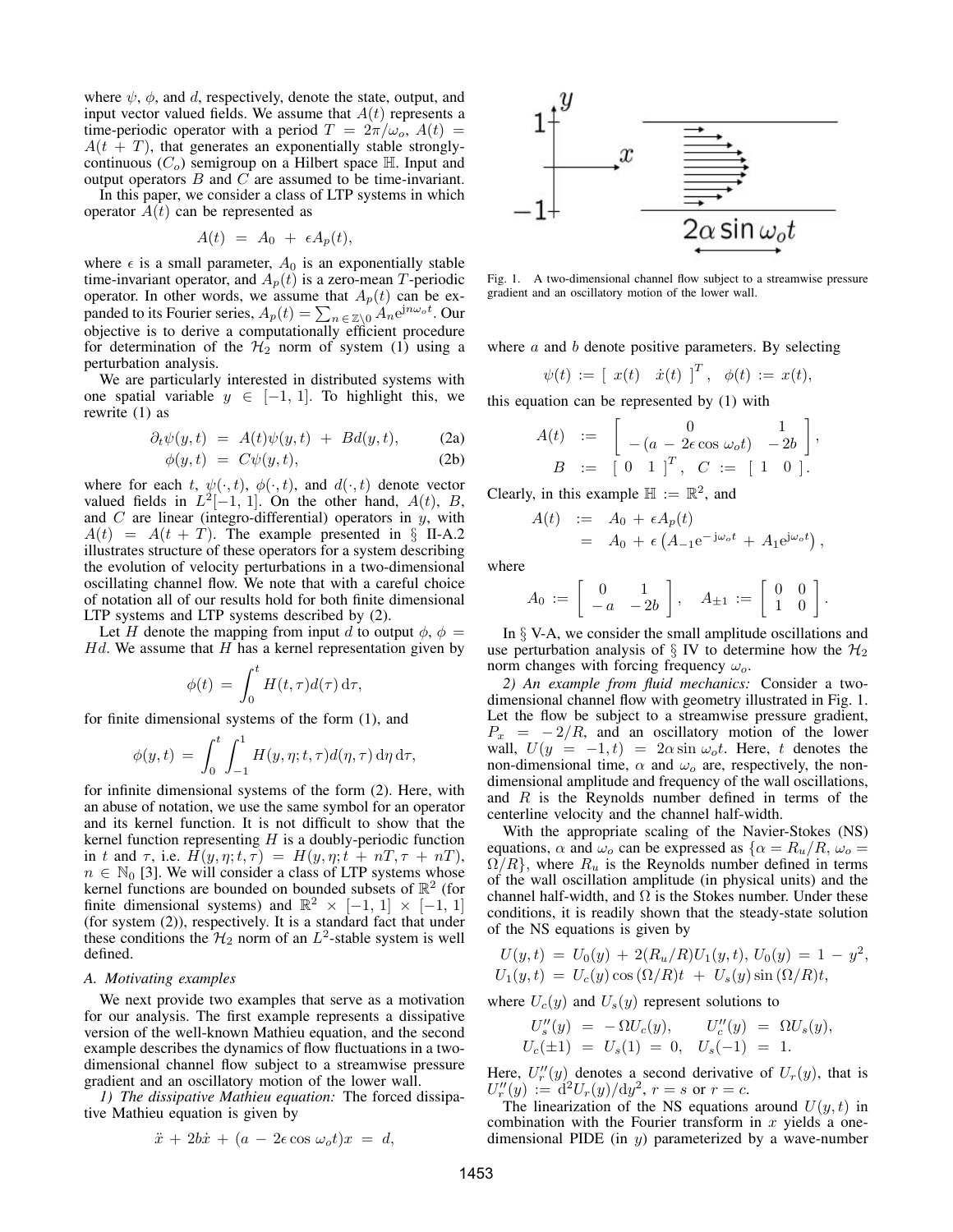$k<sub>x</sub> \in \mathbb{R}$ . This PIDE has a state-space representation (2), with the state of the system determined by a scalar field  $\psi(k_x, y, t)$ denoting the stream function. On the other hand, input and output fields d and  $\phi$  are, respectively, defined as

$$
d(k_x, y, t) := [d_1(k_x, y, t) d_2(k_x, y, t)]^T,
$$
  

$$
\phi(k_x, y, t) := [u(k_x, y, t) v(k_x, y, t)]^T,
$$

where  $d_1$  and  $d_2$  (u and v) denote body force (velocity) fluctuations in  $x$  and  $y$ . With this choice of the state, input, and output fields, operators  $A$ ,  $B$ , and  $C$  are given by

$$
A(t) := \Delta^{-1} \left( \frac{1}{R} \Delta^2 + j k_x \left( U''(y, t) - U(y, t) \Delta \right) \right),
$$
  
\n
$$
B := \Delta^{-1} \left[ \begin{array}{cc} \partial_y & -j k_x \end{array} \right], \quad C := \left[ \begin{array}{cc} \partial_y & -j k_x \end{array} \right]^T,
$$

where  $\Delta := \partial_{yy} - k_x^2$ , with homogenous Dirichlet boundary conditions, and  $\Delta^2 := \partial_{yyyy} - 2k_x^2 \partial_{yy} + k_x^4$ , with homogenous Dirichlet *and* Neumann boundary conditions.

The underlying Hilbert space for  $A$  is given by [13]

$$
\mathbb{H} := \left\{ g \in L^2[-1,1]; \ g'' \in L^2[-1,1], \ g(\pm 1) = 0 \right\}.
$$

This operator is unbounded, and it is defined on a domain

$$
D(A) := \left\{ g \in \mathbb{H}; \ g^{(4)} \in L^2[-1,1], \ g'(\pm 1) = 0 \right\}.
$$

We endow  $\mathbb H$  with the inner product

$$
\langle \psi_1, \psi_2 \rangle_e := - \langle \psi_1, \Delta \psi_2 \rangle = - \int_{-1}^1 \psi_1^* \Delta \psi_2 \, dy,
$$

and note that, for any  $k_x$  and t,  $\langle \psi, \psi \rangle_e$  determines the kinetic energy of velocity perturbations. Here,  $\langle \cdot, \cdot \rangle$  denotes the standard  $L^2[-1, 1]$  inner product. Based on this, the adjoints of operators  $A$ ,  $B$ , and  $C$  can be determined from [8]

$$
\langle \psi_1, A\psi_2 \rangle_e = \langle A^* \psi_1, \psi_2 \rangle_e,
$$
  

$$
\langle \psi, Bd \rangle_e = \langle B^* \psi, d \rangle,
$$
  

$$
\langle \phi, C\psi \rangle = \langle C^* \phi, \psi \rangle_e,
$$

which yields  $BB^* = C^*C = I$ , and

$$
A^*(t) = (1/R)\Delta^{-1}\Delta^2 + jk_x(U(y,t) - \Delta^{-1}U''(y,t)).
$$

Finally, we represent  $A(t)$  in a form suitable for the  $\mathcal{H}_2$  norm analysis

$$
A(t) = A_0 + (R_u/R)(A_{-1}e^{-j(\Omega/R)t} + A_1e^{j(\Omega/R)t}),
$$

where

$$
A_0 := \Delta^{-1} \left( \frac{1}{R} \Delta^2 + j k_x \left( U_0''(y) - U_0(y) \Delta \right) \right),
$$
  
\n
$$
A_{\pm 1} := A_c \mp j A_s,
$$
  
\n
$$
A_r := j k_x \Delta^{-1} \left( U_r''(y) - U_r(y) \Delta \right), \quad r = s, c.
$$

In  $\S$  V-B, we consider wall oscillations of a small amplitude ( $R_u \ll R$ ), and determine the  $H_2$  norm dependence on  $k_x$  and  $\Omega$  at  $R = 2000$  using a perturbation analysis of § IV.

### III. FREQUENCY RESPONSE OF LTP SYSTEMS

We next provide a brief overview of a notion of the *frequency response* for exponentially stable LTP systems with period  $\hat{T} = 2\pi/\omega_o$ . We refer the reader to [4], [9], [14]–[16] for additional information. In particular, the details about rigorous conditions for the existence of frequency response operators of the LTP systems can be found in [14].

It is a standard fact that a frequency response of a stable LTI system describes how a persistent harmonic input of a certain frequency propagates through the system in the steady-state. In other words, the steady-state response of a stable LTI system to an input signal of frequency  $\omega$ , is a periodic signal of the same frequency, but with a modified amplitude and phase. The amplitude and phase of the output signal are precisely determined by the value of the frequency response at the input frequency  $\omega$ .

On the other hand, a steady-state response of a stable LTP system to a harmonic input of frequency  $\omega$  contains an infinite number of harmonics separated by integer multiplies of  $\omega_o$ , that is  $\omega + n\omega_o$ ,  $n \in \mathbb{Z}$ . Using this fact and the analogy with the LTI systems, the frequency response of an LTP system can be defined by introducing a notion of *exponentially modulated periodic* (EMP) signals. As shown in [4], the EMP signals are more suitable for the analysis of the LTP systems than the persistent complex exponentials. Namely, the steady-state response of (1) to an EMP signal

$$
d(t) = \sum_{n=-\infty}^{\infty} d_n e^{j(n\omega_o + \theta)t}, \quad \theta \in [0, \omega_o),
$$

is also an EMP signal

$$
\phi(t) = \sum_{n=-\infty}^{\infty} \phi_n e^{j(n\omega_o + \theta)t}, \quad \theta \in [0, \omega_o).
$$

The frequency response of (1) is an operator that maps a bi-infinite vector  $\mathbf{d} := \text{col} \{d_n\}_{n \in \mathbb{Z}}$  to a bi-infinite vector  $\mathbf{d} := \text{col} \{d_n\}$   $\in \mathbb{Z}$  that is  $\mathbf{d} = \mathcal{H}_0 \mathbf{d}$  $\phi := \text{col } {\{\phi_n\}}_{n \in \mathbb{Z}}$ , that is  $\phi = \mathcal{H}_{\theta} \mathbf{d}$ .<br>For system (1), operator  $\mathcal{H}_{\theta}$  can be expressed as

$$
\mathcal{H}_{\theta} = \mathcal{C}(\mathcal{E}(\theta) - \mathcal{A})^{-1} \mathcal{B},
$$

where  $\mathcal{E}(\theta)$  is a block-diagonal operator given by  $\mathcal{E}(\theta) :=$ diag  $\{j(\theta + n\omega_o)I\}_{n \in \mathbb{Z}}$ , and I is the identity operator. On the other hand,  $A$ ,  $B$ , and  $C$  represent block-Toeplitz operators, e.g.

$$
A := \text{toep} \{ \cdots, A_2, A_1, \boxed{A_0}, A_{-1}, A_{-2}, \cdots \},
$$

where the box denotes the element on the main diagonal of A. This bi-infinite matrix representation is obtained by expanding operators A, B, and  $C$  in (1) into their Fourier series, e.g.  $A(t) = \sum_{n=-\infty}^{\infty} A_n e^{jn\omega_0 t}$ . Clearly, since B and C are time-invariant operators their block-Toeplitz representations simplify to block-diagonal representations, i.e.  $\mathcal{B} = \text{diag} \{ B \}$  and  $\mathcal{C} = \text{diag} \{ C \}.$ 

# IV.  $H_2$  norm of LTP systems

The  $\mathcal{H}_2$  norm of a T-periodic system (1) with  $\phi = Hd$ , is defined as [17]

$$
\|\mathcal{H}\|_{2}^{2} := \frac{1}{T} \int_{0}^{T} \int_{0}^{\infty} \left[ \|H\|_{HS}^{2} \right] (t, \tau) dt d\tau,
$$

where  $\|\cdot\|_{HS}$  denotes the Hilbert-Schmidt (HS) norm. For finite dimensional systems with kernel functions  $H(t, \tau)$ , the HS norm simplifies to the Frobenius norm for matrices

$$
\left[ \|H\|_{HS}^2 \right](t,\tau) \, := \, \text{trace} \, \left( H^*(t,\tau) H(t,\tau) \right),
$$

and for infinite dimensional systems with kernel function  $H(y, \eta; t, \tau)$ , the HS norm is given by

$$
\[\|H\|_{HS}^2\right](t,\tau) :=
$$
  

$$
\int_{-1}^1 \int_{-1}^1 \text{trace } (H^*(y,\eta;t,\tau)H(y,\eta;t,\tau)) \,d\eta \,d\eta.
$$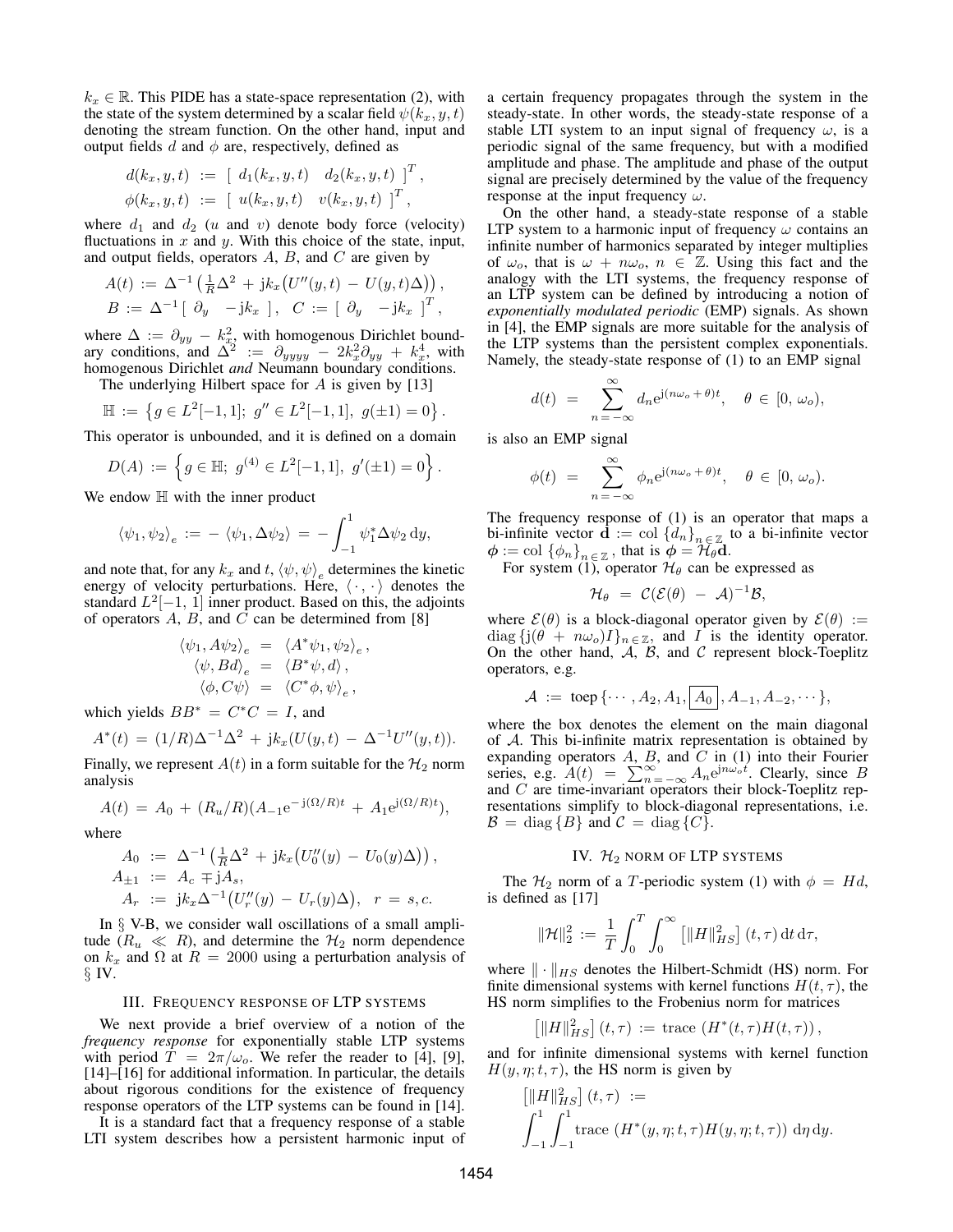As shown in [17], the  $H_2$  norm of an LTP system can be interpreted as the square-average of the  $L^2$  norms of the impulse responses to a set of input forcing functions applied over the entire interval  $[0, T]$ . This interpretation of the  $H_2$  norm of LTP systems represents the appropriate generalization of a well known deterministic interpretation of the  $H_2$  norm of LTI systems [5].

Equivalently, the  $H_2$  norm of an LTP system can be expressed in terms of its frequency response  $\mathcal{H}_{\theta}$  as

$$
\|\mathcal{H}\|_2^2 = \frac{1}{2\pi} \int_0^{\omega_o} \text{trace } (\mathcal{H}_\theta^* \mathcal{H}_\theta) \, d\theta. \tag{4}
$$

We note that integration over  $\theta$  in (4) can be avoided in the computation of the  $H_2$  norm. Namely, the  $H_2$  norm of (1) can be expressed using a solution to either of the following *harmonic Lyapunov equations* [9]

$$
\mathcal{F}\mathcal{V} + \mathcal{V}\mathcal{F}^* = -\mathcal{B}\mathcal{B}^*,
$$
 (5a)

$$
\mathcal{F}^*\mathcal{W} + \mathcal{W}\mathcal{F} = -\mathcal{C}^*\mathcal{C},\tag{5b}
$$

as

$$
||\mathcal{H}||_2^2 = \text{trace}(\mathcal{V} \mathbf{c}^* \mathbf{c}) = \text{trace}(\mathcal{W} \mathbf{b} \mathbf{b}^*),
$$

where  $\mathcal{F} := \mathcal{A} - \mathcal{E}(0) = \mathcal{A} - \text{diag}\{jn\omega_oI\}_{n \in \mathbb{Z}}$ , and

$$
\begin{array}{rcl}\n\mathbf{c} & := & [ \cdots & C_1 & C_0 & C_{-1} & \cdots ] \\
& = & [ \cdots & 0 & C & 0 & \cdots ], \\
\mathbf{b} & := & [ \cdots & B_{-1}^T & B_0^T & B_1^T & \cdots ]^T \\
& = & [ \cdots & 0 & B^T & 0 & \cdots ]^T.\n\end{array}
$$

For the LTI systems, the above formulae simplify to the wellknown expressions that are commonly used for determination of the  $\mathcal{H}_2$  norm [5].

The following Lemma, whose proof is omitted due to page constraints, shows that the solutions to harmonic Lyapunov equations (5a) and (5b) are block-Toeplitz operators.

*Lemma 1:* Let a T-periodic operator  $A(t)$  with block-Toeplitz representation  $A$  be exponentially stable. Then, solutions  $V$  and  $W$  to harmonic Lyapunov equations (5a) and (5b) are self-adjoint block-Toeplitz operators.

Since the entries into the harmonic Lyapunov equation are bi-infinite matrices with, in general, operator valued elements, determination of the  $H_2$  norm of the LTP systems is arguably a computationally intensive undertaking. In view of this, we will consider a problem where operator  $A(t)$  can be represented as a sum of a time-invariant operator  $A_0$  and a zero-mean time-periodic operator  $\epsilon A_p(t)$ , where  $\epsilon$  denotes a small parameter. For this special case, we will employ a perturbation analysis to develop a computationally efficient method for determination of the  $H_2$  norm. We will show that the  $H_2$  norm can be obtained by solving a conveniently coupled system of Lyapunov and Sylvester equations. The entries into these equations are determined by the elements of bi-infinite matrices in (5). For the oscillating channel flow example, the underlying Lyapunov and Sylvester equations are operator valued equations in the wall-normal direction  $(y)$ . A discretization in y can be used to obtain a set of matrix valued equations that can be easily solved in e.g. MATLAB. The order of these equations is determined by the size of discretization in the wall-normal direction (typically around 50).

## *A. Perturbation analysis*

Using the structure of  $A(t)$ , we represent operator  $\mathcal F$  in (5) as  $\mathcal{F} = \mathcal{F}_0 + \epsilon \sum_{m \in \mathbb{N}} \mathcal{F}_m$ , where  $\mathcal{F}_0 := \text{diag} \{ F(n) \}_{n \in \mathbb{Z}} =$ 

diag  $\{A_0 - \mathrm{j}n\omega_o I\}_{n \in \mathbb{Z}}$ . On the other hand, for each  $m \in \mathbb{N}$ ,  $\mathcal{F}_m$  represents a block-Toeplitz operator with  $A_{-m}$  and  $A_m$ on the mth upper and lower block sub-diagonals, respectively. For example,

$$
\mathcal{F}_1 := \text{toep} \{ \cdots, 0, A_1, [0], A_{-1}, 0, \cdots \},
$$
  

$$
\mathcal{F}_2 := \text{toep} \{ \cdots, 0, A_2, 0, [0], 0, A_{-2}, 0, \cdots \},
$$

and similarly for the other  $\mathcal{F}_m$ 's. In view of the above decomposition of operator  $F$ , we rewrite harmonic Lyapunov equation (5a)

$$
(\mathcal{F}_0 + \epsilon \sum_{m \in \mathbb{N}} \mathcal{F}_m) \mathcal{V} + \mathcal{V}(\mathcal{F}_0^* + \epsilon \sum_{m \in \mathbb{N}} \mathcal{F}_m^*) = -\mathcal{B} \mathcal{B}^*,
$$

and represent  $V$  as

$$
\mathcal{V} := \sum_{n \in \mathbb{N}_0} \epsilon^n \mathcal{V}_n = \mathcal{V}_0 + \epsilon \mathcal{V}_1 + \epsilon^2 \mathcal{V}_2 + \cdots. \quad (6)
$$

The self-adjoint block-Toeplitz operators  $\{\mathcal{V}_n\}_{n \in \mathbb{N}_0}$  satisfy the following sequence of operator Lyapunov equations

$$
\mathcal{F}_0 \mathcal{V}_0 + \mathcal{V}_0 \mathcal{F}_0^* = -\mathcal{B} \mathcal{B}^*,\tag{7a}
$$

$$
\mathcal{F}_0 \mathcal{V}_i + \mathcal{V}_i \mathcal{F}_0^* = -\sum_{m \in \mathbb{N}} (\mathcal{F}_m \mathcal{V}_{i-1} + \mathcal{V}_{i-1} \mathcal{F}_m^*), \qquad (7b)
$$

for each  $i \in \mathbb{N}$ . Since  $\mathcal{F}_0$  and  $\mathcal{B}$  are block-diagonal operators, it follows from (7a) that  $V_0$  is also a block-diagonal operator,  $\mathcal{V}_0 := \text{diag} \{X\}$ , with

$$
A_0 X + X A_0^* = - B B^*.
$$

Using linearity of (7b) we express  $V_1$  as

$$
\mathcal{V}_1 \ = \ \sum_{m \, \in \, \mathbb{N}} \mathcal{V}_1^{(m)},
$$

where

$$
\mathcal{F}_0 \mathcal{V}_1^{(m)} + \mathcal{V}_1^{(m)} \mathcal{F}_0^* = -(\mathcal{F}_m \mathcal{V}_0 + \mathcal{V}_0 \mathcal{F}_m^*).
$$
 (8)

Here, for each  $m \in \mathbb{N}$ ,  $\mathcal{V}_1^{(m)}$  denotes a self-adjoint block-Toeplitz operator with non-zero elements on the  $m$ th block sub-diagonals; this structure of  $V_1^{(m)}$  follows directly from (8), Lemma 1, and a simple observation that a product between a block-diagonal and a block-Toeplitz operator with non-zero elements on the mth block sub-diagonals yields an operator with non-zero elements on the mth block subdiagonals. Thus,  $V_1$  is a trace-less operator, and each  $V_1^{(m)}$ is a self-adjoint block-Toeplitz operator with  $Y_m$  on the mth upper block sub-diagonal. Furthermore, operator  $Y_m$ represents a solution to the following Sylvester equation

$$
(A_0 + jm\omega_o I)Y_m + Y_m A_0^* = -(A_{-m}X + X A_m^*).
$$

Based on linearity of (7b) and the above representation of  $V_1$  it follows that  $V_2$  can be expressed as

$$
\mathcal{V}_2 \ = \ \sum_{m \, \in \, \mathbb{N}} \sum_{k \, \in \, \mathbb{N}} \mathcal{V}_2^{(m,k)},
$$

where

$$
\mathcal{F}_0 \mathcal{V}_2^{(m,k)} + \mathcal{V}_2^{(m,k)} \mathcal{F}_0^* = -(\mathcal{F}_m \mathcal{V}_1^{(k)} + \mathcal{V}_1^{(k)} \mathcal{F}_m^*).
$$
 (9)

Now, since  $\mathcal{F}_m$  and  $\mathcal{V}_1^{(k)}$  are, respectively, block-Toeplitz operators with non-zero elements on the mth and kth block sub-diagonals, their product will have non-zero elements on the main-diagonal if and only if  $m = k$ . Thus, we see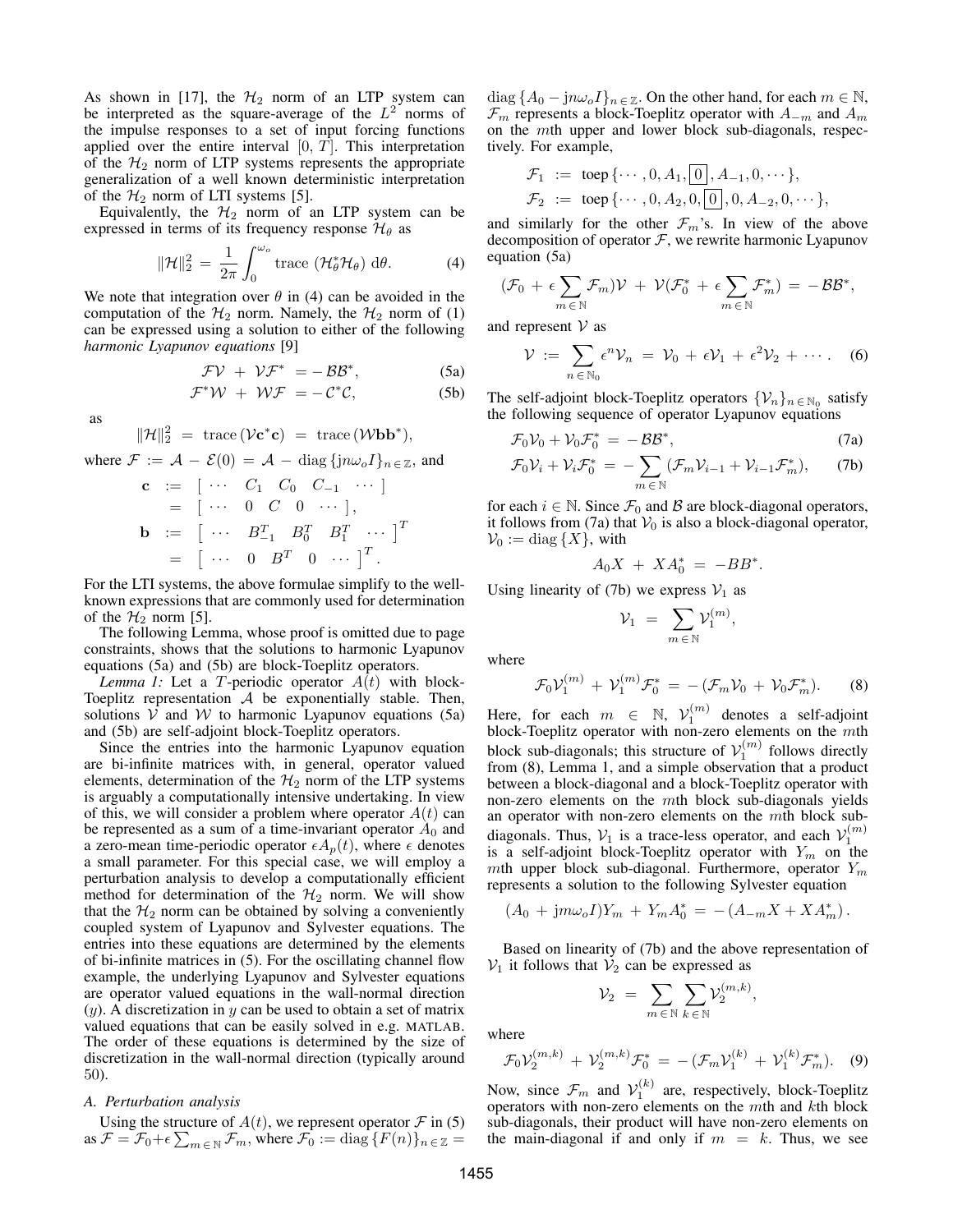from (9) that only operators  $\mathcal{V}_2^{(m,m)}$  have a non-zero trace; for  $m \neq k$ , operators  $V_2^{(m,k)}$  are trace-less. In view of this, we disjoin the block-diagonal part of  $\mathcal{V}_2^{(m,m)}$  from the rest of it

$$
\mathcal{V}_2^{(m,m)} \ = \ \text{diag}\left\{Z_m\right\} \ + \ \bar{\mathcal{V}}_2^{(m,m)},
$$

and derive the following Lyapunov equation for operator  $Z_m$ 

$$
A_0 Z_m + Z_m A_0^* = -(A_m Y_m + Y_m^* A_m^* + A_{-m} Y_m^* + Y_m A_{-m}^*).
$$

Hence, up to a second order in perturbation parameter  $\epsilon$ , the  $H_2$  norm can be expressed as

$$
\|\mathcal{H}\|_{2}^{2} = \sum_{n \in \mathbb{N}_{0}} \epsilon^{n} \text{trace} \left( \mathcal{V}_{n} \mathbf{c}^{*} \mathbf{c} \right)
$$
  
= trace  $\left( \left( X + \epsilon^{2} \sum_{m \in \mathbb{N}} Z_{m} \right) C^{*} C \right) + O(\epsilon^{3}).$ 

Based on the above, we state the following result.

*Theorem 2:* Up to a second order in perturbation parameter  $\epsilon$ , the  $\mathcal{H}_2$  norm of system (1) with

$$
A(t) = A_0 + \epsilon \sum_{n \in \mathbb{Z} \setminus 0} A_n e^{jn\omega_o t},
$$

is given by

$$
\|\mathcal{H}\|_2^2 = \operatorname{trace}\left( \left( X + \epsilon^2 \sum_{m \in \mathbb{N}} Z_m \right) C^* C \right) + O(\epsilon^3),
$$

 $\overline{A}$  X  $\overline{X}$  +  $\overline{X}$ 

where

$$
A_0X + XA_0^* = -BB^*,
$$
  
\n
$$
(A_0 + jm\omega_o I)Y_m + Y_mA_0^* = -(A_{-m}X + XA_m^*),
$$
  
\n
$$
A_0Z_m + Z_mA_0^* = -(A_mY_m + Y_m^*A_m^* + A_{-m}Y_m^*A_m^*).
$$

Thus, up to a second order in perturbation parameter  $\epsilon$ , there is no coupling between different harmonics of  $A_p(t)$ in the expression for the  $H_2$  norm. This decoupling between different harmonics does not hold for arbitrary values of  $\epsilon$ , and its derivation would not be possible if we tried to solve the harmonic Lyapunov equation directly without resorting to perturbation analysis.

When  $A(t)$  contains only the first harmonic  $\omega_o$ , i.e.

$$
A(t) = A_0 + \epsilon \left( A_{-1} e^{-j\omega_o t} + A_1 e^{j\omega_o t} \right),
$$

operator F can be represented as  $\mathcal{F} = \mathcal{F}_0 + \epsilon \mathcal{F}_1$ , where  $\mathcal{F}_0$  and  $\mathcal{F}_1$  are defined in the beginning of this section. Now, using the structure of operators  $\mathcal{F}_0$ ,  $\mathcal{F}_1$ , and  $\mathcal{V}_{i-1}$  in (7b) we can establish that:

• For any  $n \in \mathbb{N}_0$ ,  $\mathcal{V}_{2n}$  in (6) is a self-adjoint block-Toeplitz operator with non-zero elements on block subdiagonals  $2k$ ,  $k = 0, \ldots, n$ , that is

$$
\mathcal{V}_{2n} = \text{diag}\{V_{2n,0}\} + \sum_{k=1}^{n} \mathcal{S}_{2k} \text{diag}\{V_{2n,2k}\} + \sum_{k=1}^{n} \text{diag}\{V_{2n,2k}\} \mathcal{S}_{2k}^{*},
$$

where  $S_{2k}$  denotes a bi-infinite block-Toeplitz operator with identity operators on the upper block sub-diagonal 2k. Notation  $V_{n,k}$  indicates that  $V_{n,k}$  belongs to the kth upper block sub-diagonal of  $V_n$ , and, for any  $\{n \in \mathbb{N}\}$  $\mathbb{N}_0, k = 0, \ldots, n$ , operators  $V_{2n,2k}$  represent the solutions to Lyapunov and Sylvester equations given in Theorem 3.

• For any  $n \in \mathbb{N}$ ,  $\mathcal{V}_{2n-1}$  in (6) is a self-adjoint block-Toeplitz operator with non-zero elements on block subdiagonals  $2k - 1$ ,  $k = 1, \ldots, n$ , that is

$$
\mathcal{V}_{2n-1} = \sum_{k=1}^{n} \mathcal{S}_{2k-1} \operatorname{diag} \{ V_{2n-1,2k-1} \} + \sum_{k=1}^{n} \operatorname{diag} \{ V_{2n-1,2k-1}^* \} \mathcal{S}_{2k-1}^*,
$$

where  $S_{2k-1}$  denotes a bi-infinite block-Toeplitz operator with identity operators on the upper block subdiagonal  $2k - 1$ . Notation  $V_{n,k}$  indicates that  $V_{n,k}$ belongs to the kth upper block sub-diagonal of  $V_n$ . Thus, trace  $(\mathcal{V}_{2n-1}) \equiv 0$ , and, for any  $\{n \in \mathbb{N},$  $k = 1, \ldots, n$ , operators  $V_{2n-1,2k-1}$  represent the solutions to Lyapunov and Sylvester equations given in Theorem 3.

The above observations for time-periodic operators  $A(t)$ with a single harmonic  $\omega_o$  are summarized in Theorem 3.

*Theorem 3:* The  $H_2$  norm of system (1) with

$$
A(t) = A_0 + \epsilon \left( A_{-1} e^{-j\omega_o t} + A_1 e^{j\omega_o t} \right), \ 0 < \epsilon \ll 1,
$$

is given by

$$
\|\mathcal{H}\|_2^2 = \sum_{n=0}^{\infty} \epsilon^{2n} \operatorname{trace} (V_{2n,0} C^*C),
$$

where

$$
A_0V_{0,0} + V_{0,0}A_0^* = -BB^*,
$$
  
\n
$$
A_0V_{2n,0} + V_{2n,0}A_0^* = -(A_1V_{2n-1,1} + V_{2n-1,1}^*A_1^* + A_{-1}V_{2n-1,1}^* + V_{2n-1,1}A_{-1}^*),
$$
  
\n
$$
(A_0 + jl\omega_o I)V_{l,l} + V_{l,l}A_0^* = -(A_{-1}V_{l-1,l-1} + V_{l-1,l-1}A_1^*), l \in \mathbb{N},
$$
  
\n
$$
(A_0 + jm\omega_o I)V_{l,m} + V_{l,m}A_0^* = -(A_{-1}V_{l-1,m-1} + V_{l-1,m-1}A_1^* + A_1V_{l-1,m+1} + V_{l-1,m+1}A_{-1}^*),
$$
  
\n
$$
m = \begin{cases} 2, 4, \dots, l-2 & l \quad - \text{ even}, \\ 1, 3, \dots, l-2 & l \quad - \text{ odd}. \end{cases}
$$

Application of Theorem 3 is illustrated in  $\S$  V on two examples: the dissipative Mathieu equation of § II-A.1 and the two-dimensional oscillating channel flow of  $\S$  II-A.2.

#### V. EXAMPLES

In this section, we employ Theorem 3 to determine the second order corrections to the  $H_2$  norms of systems described in  $\S$  II-A.1 and  $\S$  II-A.2.

### *A. The dissipative Mathieu equation*

The  $H_2$  norm of dissipative Mathieu equation subject to small amplitude oscillations (see  $\S$  II-A.1) is given by

$$
\|\mathcal{H}\|_2^2 = f_0 + \epsilon^2 f_2(\omega_o) + O(\epsilon^4),
$$

where  $f_0 = 1/(4ab)$ , and

$$
f_2(\omega_o) = \frac{64ab^2 + 4(3a - 4b^2)\,\omega_o^2 - \omega_o^4}{2a^2b\,(4b^2 + \omega_o^2)\,(16a^2 - 8(a - 2b^2)\,\omega_o^2 + \omega_o^4)}.
$$

The formula for  $f_2(\omega_o)$  is obtained from Theorem 3 with the help of MATHEMATICA.

Plots of  $f_2(\omega_o)$  and  $\log_{10}|f_2(\omega_o)|$  in the expression for the  $\mathcal{H}_2$  norm of dissipative Mathieu equation with  $a = 1$  and  $b = 0.2$  are shown in Fig. 2. We observe two resonant peaks: the positive at  $\omega_o \approx 1.88$ , and the negative at  $\omega_o \approx 4.23$ . As can be seen from the plot of  $log_{10}|f_2(\omega_o)|$ , the latter resonant peak has a very small magnitude compared to the